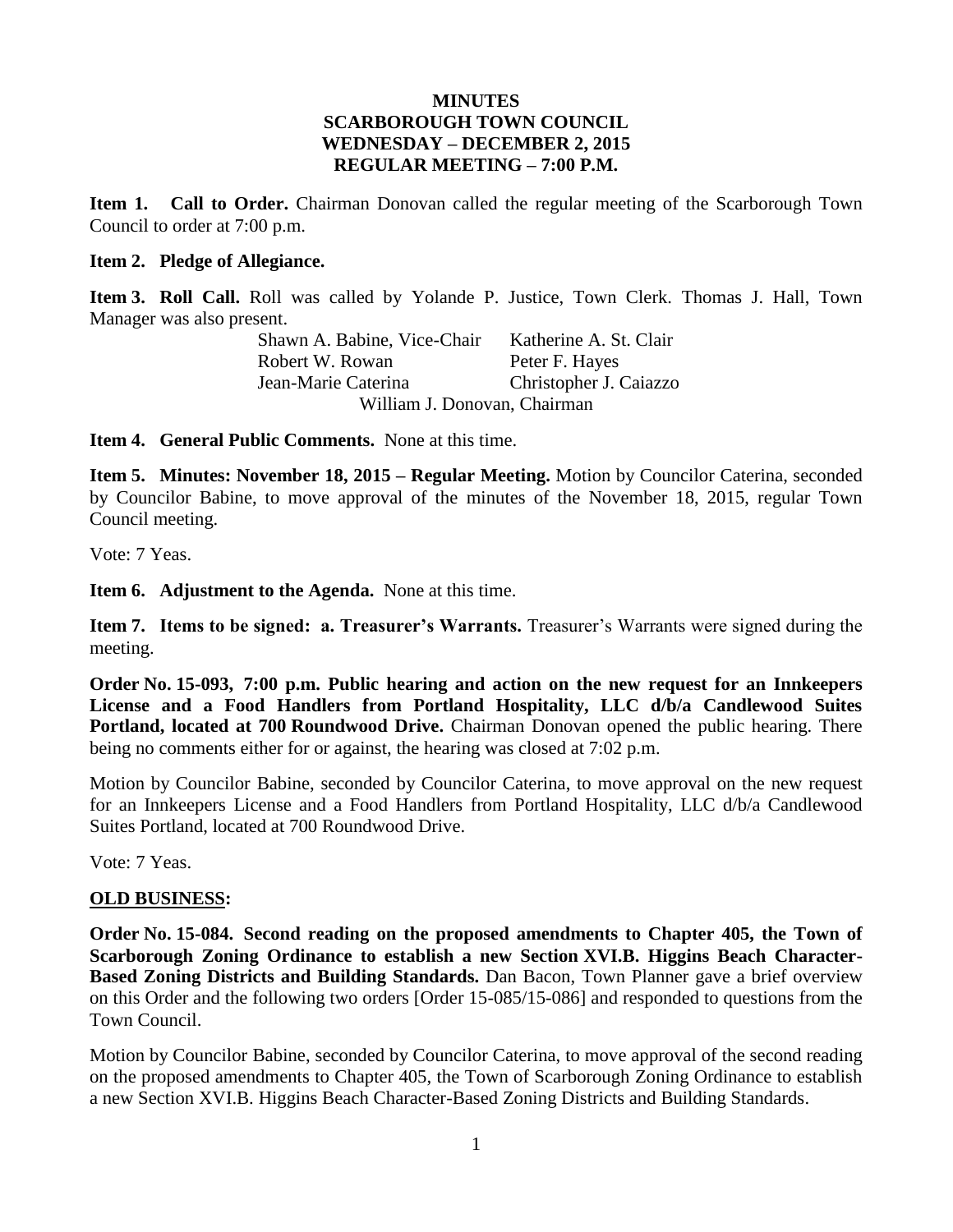Motion by Councilor Caterina, seconded by Councilor St. Clair, to move approval to amend the motion to approve the final draft dated November 24, 2015, and as presented by the Town Planner.

Vote on amendment: 7 Yeas.

Vote of 7 Yeas on main motion as amended. Approved document is attached herewith.

**Order No. 15-085. Second reading on the proposed amendments to the Town of Scarborough Official Zoning Map to delineate the Higgins Beach Character Districts.** Motion by Councilor Caterina, seconded by Councilor Babine, to move approval on the proposed to the Town of Scarborough Official Zoning Map to delineate the Higgins Beach Character Districts, as follows:



Vote: 7 Yeas.

**Order No. 15-086. Second reading on the proposed amendments to Chapter 405C, the Town of Scarborough Shoreland Zoning Ordinance to address the development coverage allowance in the Higgins Beach area.** Motion by Councilor St. Clair, seconded by Councilor Caterina, to move approval on the proposed amendments to Chapter 405C, the Town of Scarborough Shoreland Zoning Ordinance to address the development coverage allowance in the Higgins Beach area, as follows:

# **Amendment to the Shoreland Zoning Ordinance regarding Development Coverage at Higgins Beach**

BE IT HEREBY ORDAINED by the Town Council of the Town of Scarborough, Maine, in Town

Council assembled, that the following amendment to the Shoreland Zoning Ordinance of the Town of

Scarborough, Maine, be and hereby are adopted: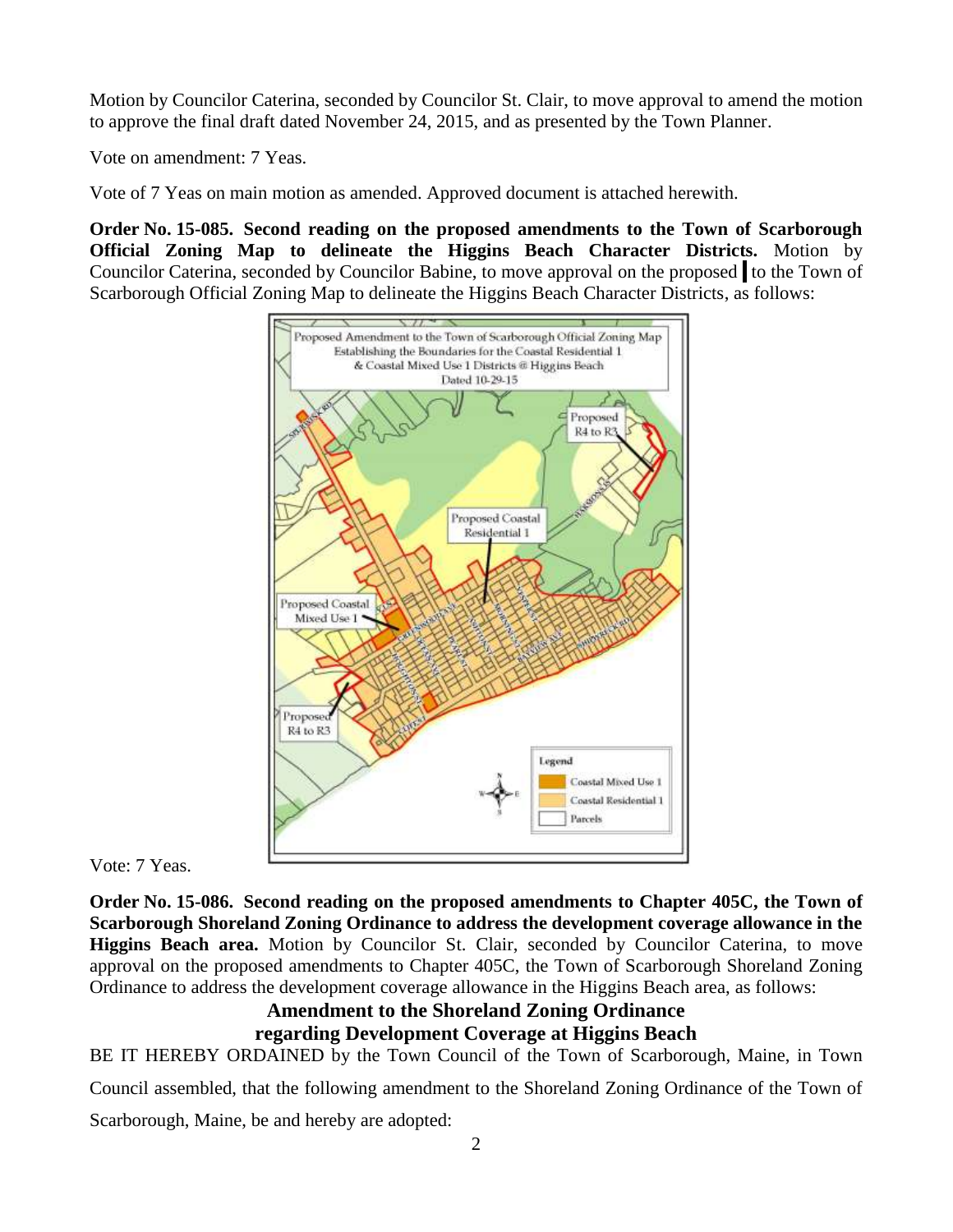Amend Section 14.B.4 as follows (additions are underlined; deletions are struck through):

4. The total footprint area of all structures, parking lots, driveways and other nonvegetated surfaces within the Shoreland Zone shall not exceed twenty (20) percent of the lot or portion thereof located within the Shoreland Zone, including land area previously developed except as provided for in the following subsections:

a. In the Shoreland Overlay District, when the property is located east of the railroad right-ofway and the underlying zoning district is the Town and Village Centers Pine Point District – TVC-4 and/or the Industrial Overlay District – I-O, the total footprint area shall not exceed seventy-five (75) percent of the lot or portion thereof located within the Shoreland Zone, including land area previously developed. (amended 09/05/2012)

b. The total footprint area for functionally water-dependent uses shall not exceed seventy (70) percent of the lot or portion thereof located within the Shoreland Zone, including land area previously developed. (amended 09/05/2012)

c. In the Shoreland Overlay District, when the property is also located in the Coastal Residential 1 (CD-CR1) District or Coastal Mixed Use-Limited (CD-CML) District, the total footprint area shall not exceed thirty-five (35) percent of the lot or portion thereof located within the Shoreland Zone, including land area previously developed.

Vote: 7 Yeas.

# **NEW BUSINESS:**

**Order No. 15-094. First reading and refer to the Planning Board for a public hearing the proposed amendment to Chapter 405 - the Zoning Ordinance of the Town of Scarborough, Maine – Section XVIII. Town and Village Centers District - Subsection C. Permitted Uses, Conventional and Planned Developments Residential Uses.** Dan Bacon, Town Planner, gave a brief overview on this Order and responded to questions from the Town Council.

Elliott Chamberlain of Nottingham Drive thanked the Long Range Planning Committee and really appreciated their work on this. The one area that we have not been able to address is the smaller units in more than one building. We find that those who can afford to buy they would rather rent than buy. They have to be built affordable to the market. He further stated that when looking at a townhaouse would be a two bedroom and no more than 8 units long.

Motion by Councilor Babine, seconded by Councilor Caterina, to move approval of the first reading and refer to the Planning Board for a public hearing the proposed amendment to Chapter 405 - the Zoning Ordinance of the Town of Scarborough, Maine – Section XVIII. Town and Village Centers District - Subsection C. Permitted Uses, Conventional and Planned Developments Residential Uses and schedule a public hearing upon the filing of recommendations from the Planning Board; as follows: **Proposed Amendment to the Zoning Ordinance**

# **Regarding Multi-Family Housing in the Town and Village Center District (TVC)**

BE IT HEREBY ORDAINED by the Town Council of the Town of Scarborough, Maine, in Town Council assembled, that the following amendment to the Zoning Ordinance of the Town of Scarborough, Maine, be and hereby are adopted: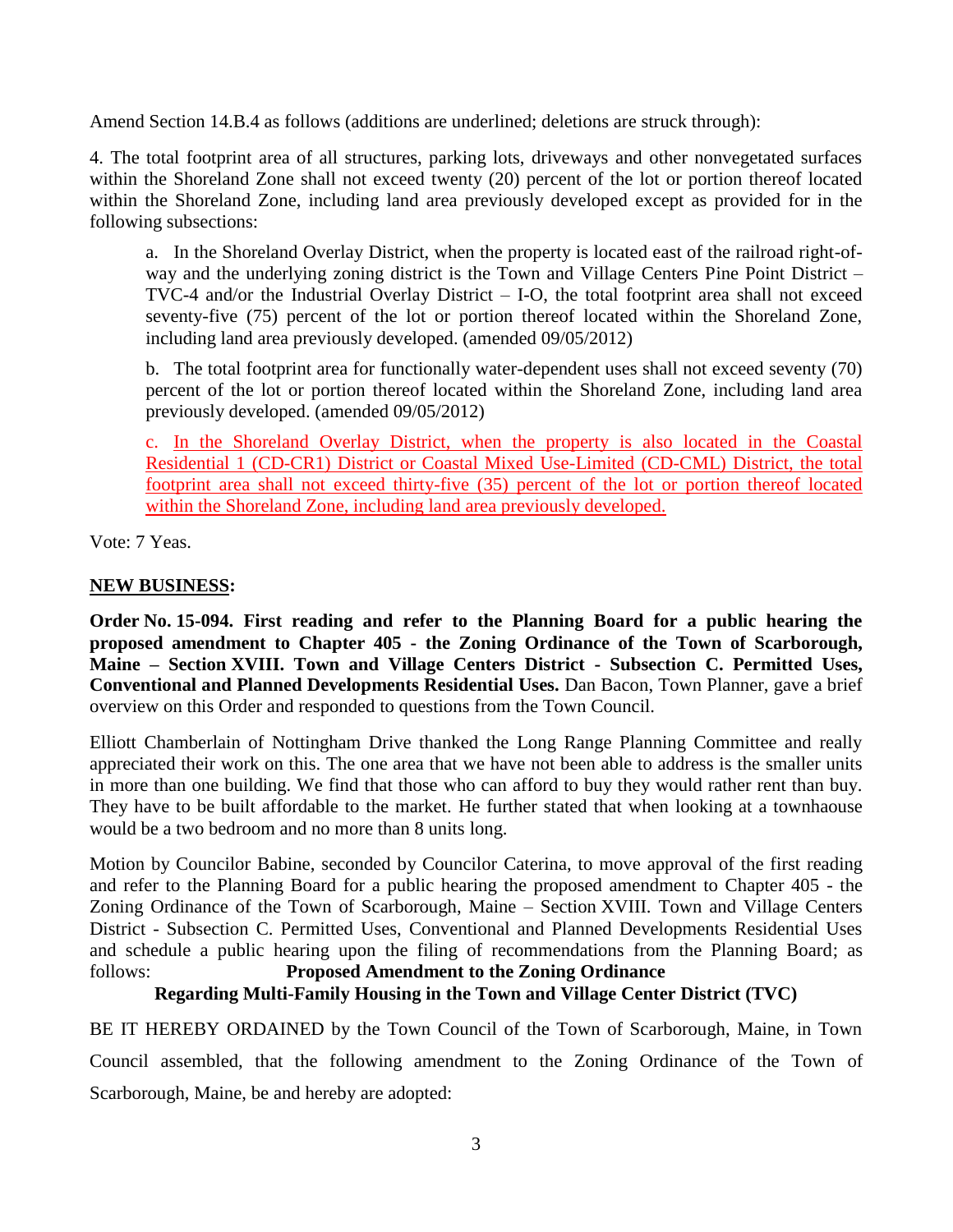Amend SECTION XVIII. TOWN AND VILLAGE CENTERS DISTRICT subsection C. as follows (additions are underlined; deletions are struck through):

# C. PERMITTED USES, CONVENTIONAL AND PLANNED DEVELOPMENTS RESIDENTIAL USES

## **The following residential uses are permitted in both conventional and planned developments:**

**1.** Multifamily dwellings, limited to no more than twelve (12) dwelling units per building

- **2.** Multiplex dwellings
- **3.** Townhouses, limited to no more than eight (8) dwelling units per building
- **4.** Senior housing

## MIXED USES

## **The following mixed uses are permitted in both conventional and planned developments:**

**5.** Dwelling units in a mixed use building<del>, limited to no more than eight (8) dwelling units per</del> building. Permitted residential uses mixed with special exception uses requires special exception approval by the Zoning Board of Appeals under Section IV(I) of this Ordinance.

Vote: 7 Yeas.

**Order No. 15-095. Act on the recommendations for Council Chair Liaison Committee/Board Appointments.** Motion by Councilor Caterina, seconded by Councilor Babine, to move approval of the Council Liaison and Committee/Board Appointments as follows:

#### **2016 Council Standing Committee Appointments**

Appointments Committee Rules & Policies Committee Councilor St. Clair – Chair Councilor Hayes - Chair Councilor Caiazzo Councilor Rowan Councilor Rowan

Fair Hearing Authority Finance Committee Councilor St. Clair – Chair Councilor Babine - Chair Councilor Donovan Councilor Hayes Councilor Caterina Councilor Caiazzo

Chairman Donovan - Alternate

#### Ordinance Committee

Councilor Caterina – Chair Councilor St. Clair Councilor Rowan Chairman Donovan – Alternate

#### **Council Liaison Appointments:**

**ADA Advisory:**<br> **Board of Education:**<br> **Board of Education:**<br> **Board of Education:**<br> **Board of Education: Chamber of Commerce: Coastal Harbor Committee:** Councilor Caterina Councilor Hayes Alternate: Councilor Babine **Communications: Conservation Commission:** Councilor Caterina Councilor Hayes

**Councilor Caiazzo**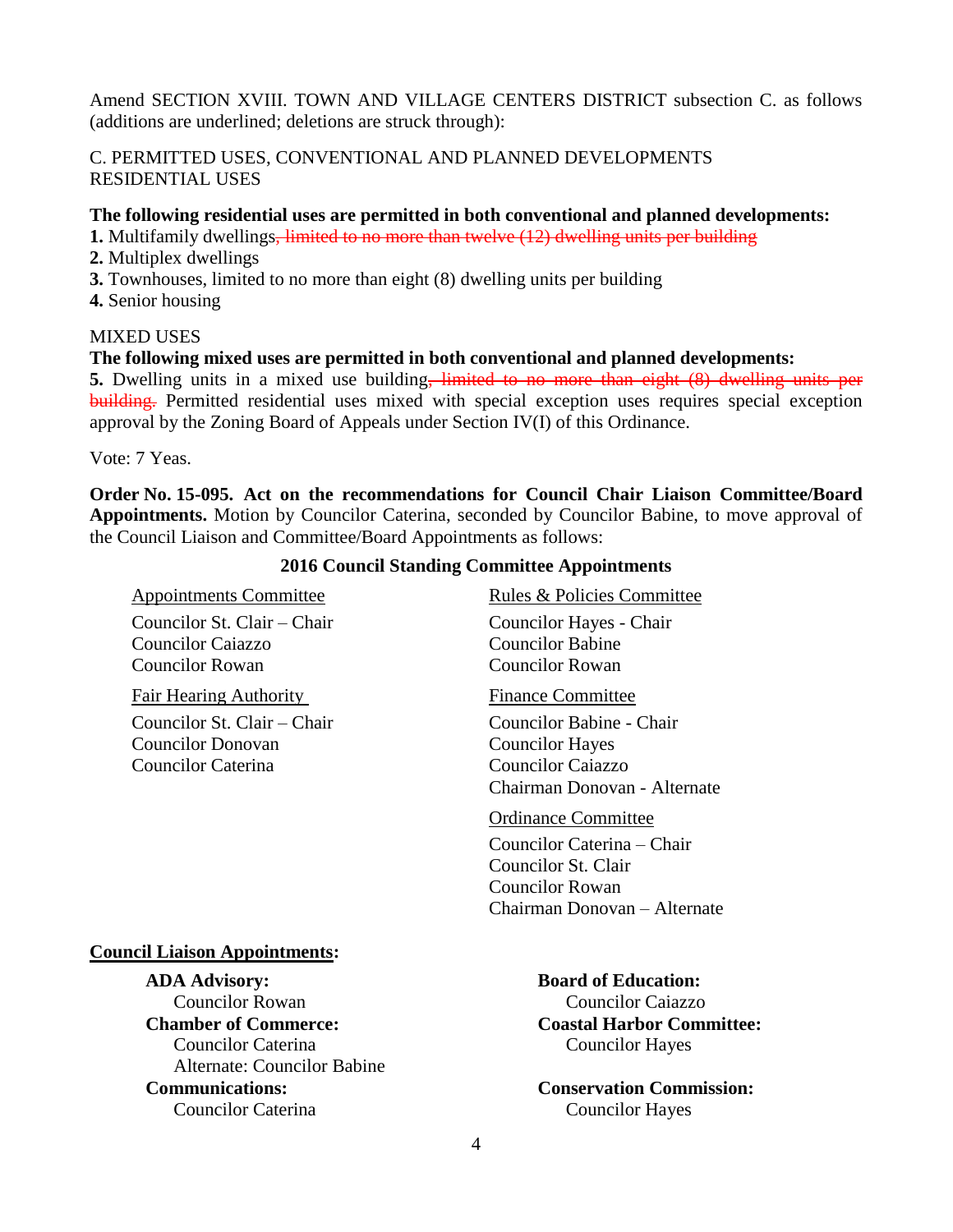Councilor Caiazzo Councilor Caterina

**Health Safety & Security Advisory Committee: Historic Preservation Committee:** Councilor St. Clair Councilor Rowan **Housing Alliance Committee: Library Board:** Councilor Rowan Councilor Babine **Long Range Planning Committee: Planning Board:** Councilor Caterina Chairman Donovan **SEDCO Board: Senior Advisory Committee:** Councilor Babine Councilor Hayes [Alternate: Councilor Rowan] [Alternate: Councilor Rowan] **Shellfish Conservation Commission: Transportation Committee:** Councilor Hayes Councilor Hayes

**Eastern Trail Committee: Employee Incentive Committee:** Councilor Babine Chairman Donovan **Energy Committee: Firing Range Committee:**

#### **Outside Committees/Boards:**

**COG - General Assembly:** Councilor Babine **Ecomaine Board:** Mike Shaw, Public Works Director -Term expires 2016 Councilor Babine - Term expires 2016

#### **MMA Legislative Policy Committee:**

Councilor Caterina [Alternate - Chairman Donovan]

**PACTS Policy Committee:** Councilor Caterina [Alternates: Thomas J. Hall, Town Manager and Dan Bacon, Town Planner]

Vote: 7 Yeas.

**Order No. 15-096. Act on the request to approve the new Town of Scarborough Outside Agency Funding Policy.** Thomas Hall, Town Manager, gave a brief overview on this Order.

Motion by Councilor Babine, seconded by Councilor Rowan, to move approval on the request to approve the new Town of Scarborough Outside Agency Funding Policy, as follows:

Motion by Councilor St. Clair, seconded by Councilor Caterina, to move approval to amend the main motion to have this policy reviewed annually.

Vote on Amendment: 7 Yeas.

Main Motion as Amended:

# **Town of Scarborough Outside Agency Funding Policy [Adopted December 2015]**

BE IT HEREBY ORDAINED by the Town Council of the Town of Scarborough, Maine, in Town Council assembled, that the new Outside Agency Funding Policy is hereby adopted as follows: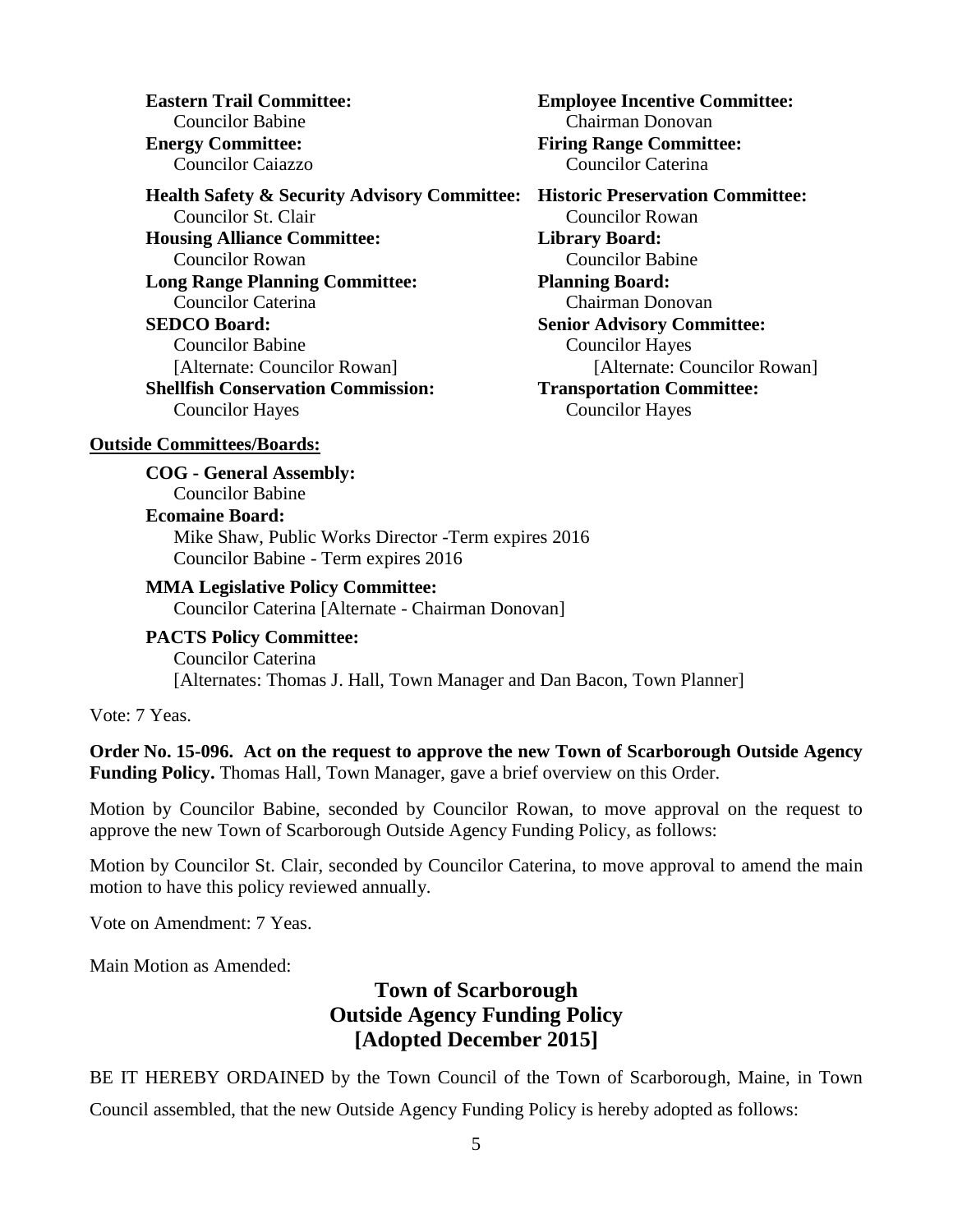**Introduction** - The Scarborough Town Council may fund outside agencies in a given fiscal year that meet the criteria set forth herein.

**Program Eligibility -** Requests will only be considered from agencies that are Scarborough-based and whom provide the majority of their services to Scarborough residents.

The services must meet a documented material need(s) of the Scarborough community, such as food, shelter, safety or healthcare. Needs shall be identified annually by reviewing 2-1-1 call data or by other methods such as surveys.

**Application Required-** Applicants must submit a proposal to the Town Manager outlining the specific financial request and detailed rationale in support of each request.

**Evaluation of Applications-** The following are additional evaluation criteria:

- The program or service reduces costs to the Town;
- The program or service will be more cost-effective that a Town administered program due to volunteerism, other aid grants, or other means;
- The program or service will provide quality, non-discriminatory service that demonstrates qualities such as cooperation between providers or innovation;
- The applicant has material support from other sources;
- Funds shall be used for program activities, not capital expenses.

**Process for Determining Awards -** The following process shall be employed to determine awards under this program:

The Town Manager shall present recommendations to the Town Council in conjunction with the submission of a proposed budget. Approval shall occur through the budget approval process. In presenting recommendations it is within the discretion of the Town Manager to give such weight as the Town Manager deems appropriate to the program eligibility criteria.

**Annual Evaluation** – All awards will be reviewed to determine if expected outcomes were achieved. The results of the evaluation will be considered in the evaluation of future awards.

**Review of Policy –** This Policy will be reviewed on an annual basis.

Vote 7 Yeas.

**Item 8. Non Action Items.** None at this time.

**Item 9. Standing and Special Committee Reports and Liaison Reports.** None at this time.

**Item 10. Town Manager Report.** Thomas J. Hall, Town Manager, gave the following updates:

- The Avesta Housing Group did not get the funding from the State; however, there is a second chance for funding and the Group will be re-submitting its application.
- The Tree Lighting would be held this Saturday, December  $5<sup>th</sup>$  at  $5:00$  p.m. in Memorial Park.
- He thanked the Council for being able to attend the forum earlier this evening and looks forward to working with the Council.